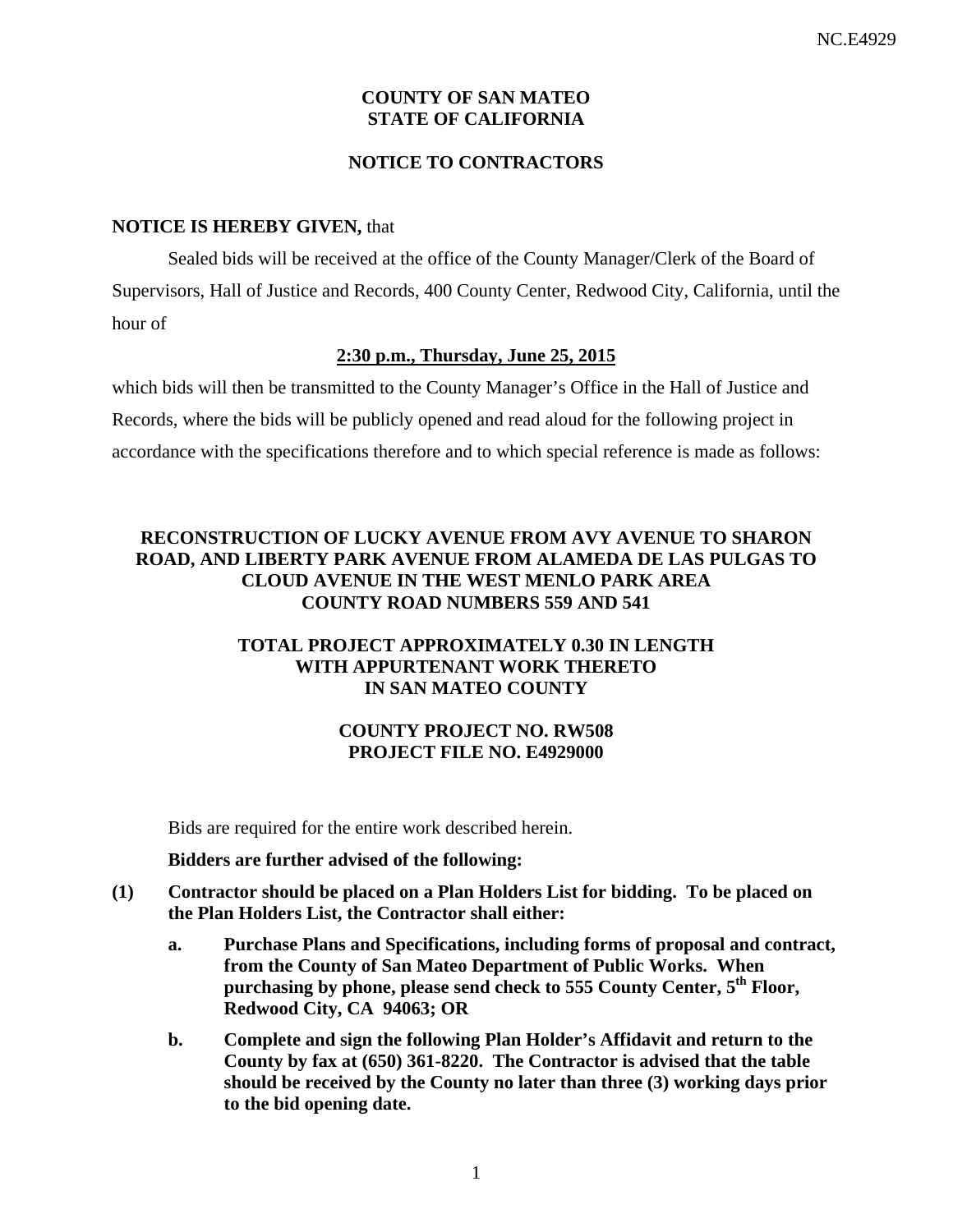| <b>Plan Holder's Affidavit</b>                                                                                                                                                                                                                                |              |                                                         |  |  |  |  |
|---------------------------------------------------------------------------------------------------------------------------------------------------------------------------------------------------------------------------------------------------------------|--------------|---------------------------------------------------------|--|--|--|--|
| <b>RECONSTRUCTION OF LUCKY AVENUE FROM AVY</b><br>AVENUE TO SHARON ROAD, AND LIBERTY PARK<br><b>AVENUE FROM ALAMEDA DE LAS PULGAS TO</b><br><b>CLOUD AVENUE IN THE WEST MENLO PARK AREA</b><br><b>Project Title</b><br><b>COUNTY ROAD NUMBERS 559 AND 541</b> |              |                                                         |  |  |  |  |
| Project No.                                                                                                                                                                                                                                                   | <b>RW508</b> | <b>Project Engineer:</b> Robert Enriquez                |  |  |  |  |
|                                                                                                                                                                                                                                                               |              | <b>Project Manager:</b> Wency Ng                        |  |  |  |  |
| <b>Bid Open Date and Time:</b><br>2:30 p.m., Thursday, June 25, 2015                                                                                                                                                                                          |              |                                                         |  |  |  |  |
| <b>Company Name:</b><br><b>Mailing Address:</b><br><b>Phone Number:</b><br><b>E-mail Address:</b>                                                                                                                                                             |              | <b>Fax Number:</b>                                      |  |  |  |  |
|                                                                                                                                                                                                                                                               |              | (Name and Title of Authorized Representative of Bidder) |  |  |  |  |
| (Signature of Authorized Representative of Bidder)                                                                                                                                                                                                            |              |                                                         |  |  |  |  |

- **(2) The Plan Holders List will be posted to the County of San Mateo's Public Works website two (2) working days prior to the bid open date.**
- **(3) It will be the Contractor's sole responsibility to ensure that they have received addendums,** *if any,* **which will be posted to the County of San Mateo's Public Works website on the same day issued. Said addendums will also be sent to all current plan holders and made available during purchase of Plans and Specifications.**
- **(4) Reference is made to Section 2-1.10, "Disqualification of Bidders," of the Standard Specifications. The Contractor's attention is directed in particular to the last sentence, which states, "Proposals in which the prices obviously are unbalanced may be rejected."**

The Public Works website will be updated as needed and can be accessed under the

Departments tab found on the County of San Mateo website (*www.publicworks.smcgov.org*).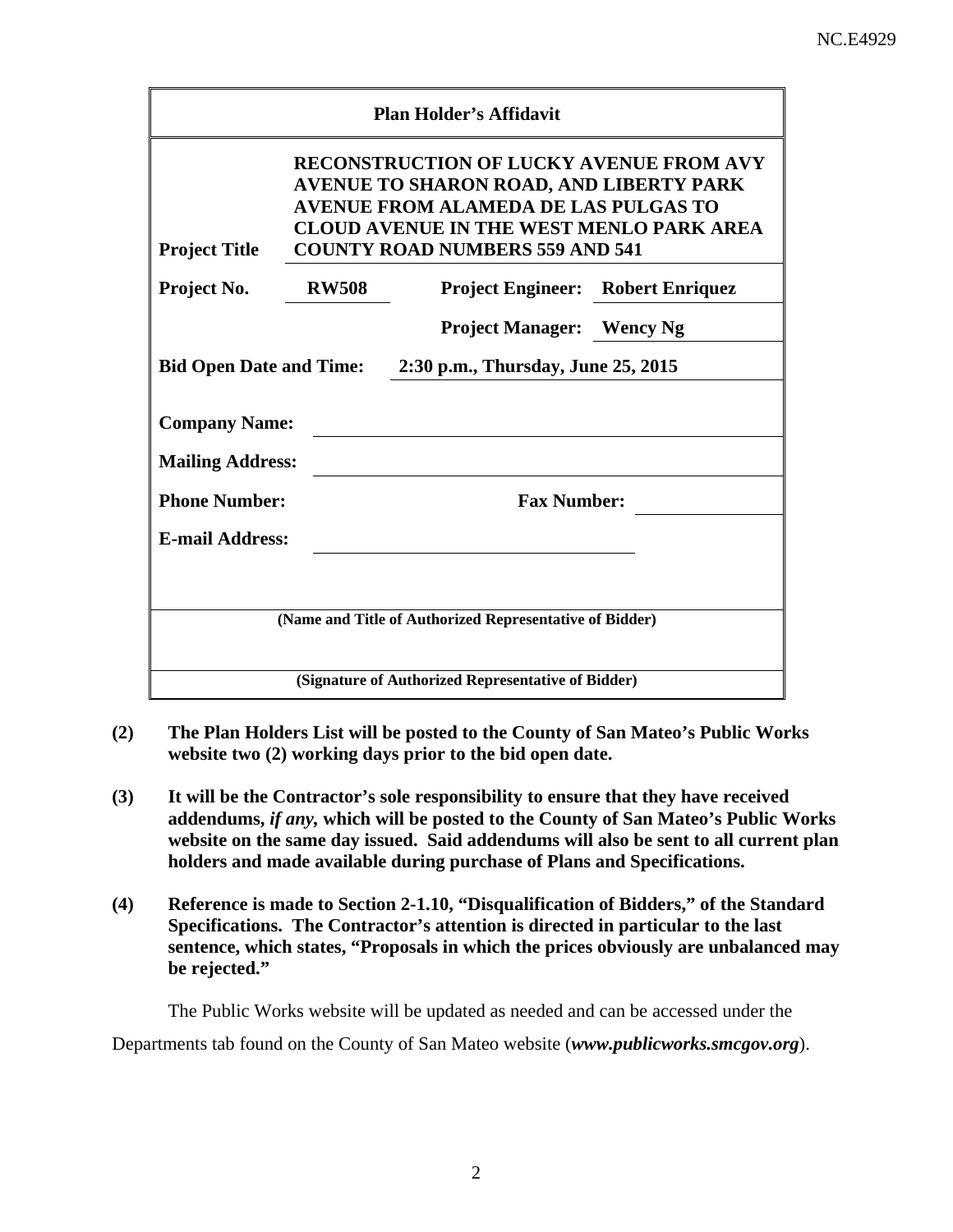### **ENGINEER'S ESTIMATE**

# **RECONSTRUCTION OF LUCKY AVENUE FROM AVY AVENUE TO SHARON ROAD, AND LIBERTY PARK AVENUE FROM ALAMEDA DE LAS PULGAS TO CLOUD AVENUE IN THE WEST MENLO PARK AREA COUNTY ROAD NUMBERS 559 AND 541**

## **TOTAL PROJECT APPROXIMATELY 0.30 MILES IN LENGTH WITH APPURTENANT WORK THERETO IN SAN MATEO COUNTY**

| <b>Item</b><br>No. | <b>Section</b><br>No. | <b>Estimated</b><br>Quantity | <b>Unit of</b><br><b>Measure</b> | <b>Item</b><br><b>Description</b>                         |
|--------------------|-----------------------|------------------------------|----------------------------------|-----------------------------------------------------------|
| $\mathbf{1}$       | 10                    | 1                            | LS                               | <b>Construction Waste Management</b>                      |
| $\overline{2}$     | 11                    | $\mathbf{1}$                 | LS                               | Mobilization                                              |
| $\overline{3}$     | $11 - 1$              | $\mathbf{1}$                 | LS                               | <b>Water Pollution Control</b>                            |
| $\overline{4}$     | 12                    | 1                            | LS                               | Maintaining Traffic                                       |
| 5                  | $15 - 1$              | 3                            | EA                               | <b>Adjust Existing Sanitary Sewer Manhole to</b><br>Grade |
| 6                  | $15-3$                | $\mathbf{1}$                 | EA                               | <b>Reconstruct Sanitary Sewer Manhole</b>                 |
| $\tau$             | $15 - 4$              | 100                          | LF                               | <b>Sanitary Sewer Lateral Replacement</b>                 |
| 8                  | $15-5$                | 5                            | EA                               | Pothole and Protect Existing Utilities                    |
| 9                  | 16                    | $\mathbf{1}$                 | LS                               | Clearing and Grubbing                                     |
| 10                 | $16-1$                | $\mathbf{1}$                 | EA                               | <b>Remove Trees</b>                                       |
| 11                 | 17                    | $\mathbf{1}$                 | LS                               | Develop and Apply Water                                   |
| 12                 | $19-1$                | 950                          | <b>CY</b>                        | Roadway Excavation                                        |
| 13                 | 22                    | $\mathbf{1}$                 | LS                               | Finishing Roadway                                         |
| 14                 | 26                    | 270                          | <b>CY</b>                        | Aggregate Base (Class 2)                                  |
| 15                 | 27                    | 4,100                        | SY                               | <b>Cement Treatment</b>                                   |
| 16                 | $27-1$                | 25                           | <b>TON</b>                       | <b>Sand Cover</b>                                         |

*Engineer's Estimate - Continued on Next Page*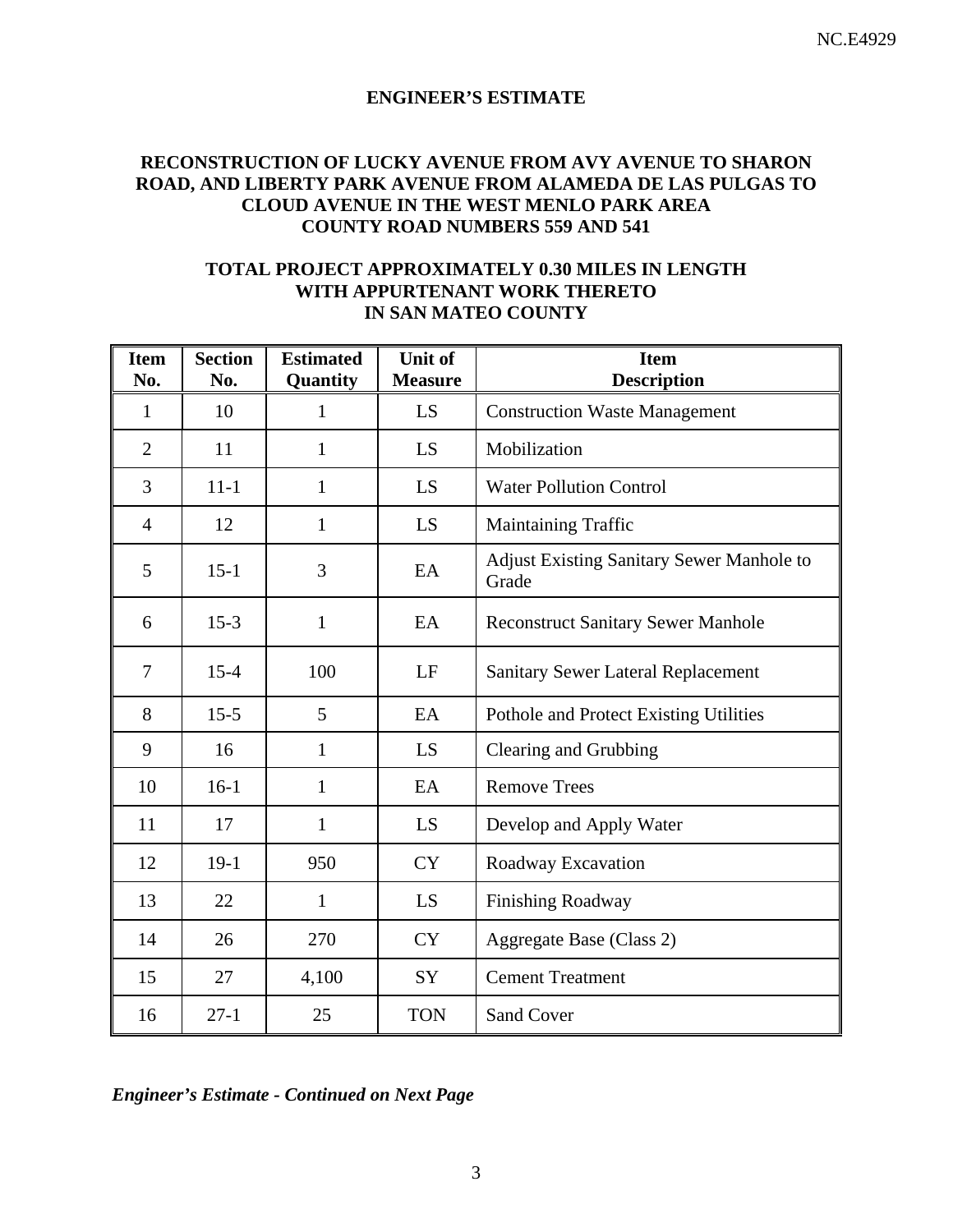*Reconstruction of Lucky Avenue from Avy Avenue to Sharon Road, and Liberty Park Avenue from Alameda de las Pulgas to Cloud Avenue in the West Menlo Park Area* 

| <b>Item</b><br>No. | <b>Section</b><br>No. | <b>Estimated</b><br>Quantity | Unit of<br><b>Measure</b> | <b>Item</b><br><b>Description</b>                                  |
|--------------------|-----------------------|------------------------------|---------------------------|--------------------------------------------------------------------|
| 17                 | $39-1$                | 770                          | <b>TON</b>                | Asphalt Concrete (Type B,<br>1/2" Maximum, Medium Grading)         |
| 18                 | $39-2$                | 400                          | SY                        | <b>Place Asphalt Concrete</b><br>(Miscellaneous Areas)             |
| 19                 | $39-3$                | 220                          | LF                        | <b>Asphalt Concrete Dike</b>                                       |
| 20                 | 51                    | 170                          | <b>CY</b>                 | Class 3 Concrete                                                   |
| 21                 | $68-1$                | 100                          | SY                        | <b>Filter Fabric</b>                                               |
| 22                 | $68 - 2$              | 40                           | <b>CY</b>                 | <b>Class II Permeable Material</b>                                 |
| 23                 | 68-3                  | 50                           | LF                        | Polyvinyl Chloride Pipe (SDR 35) Perforated                        |
| 24                 | 68-3                  | 50                           | LF                        | Polyvinyl Chloride Pipe (SDR 35) Non-<br>Perforated                |
| 25                 | 68-4                  | 3                            | EA                        | Polyvinyl Chloride Cleanout with Cleanout<br><b>Box</b>            |
| 26                 | $84-1(S)$             | 660                          | <b>SF</b>                 | <b>Thermoplastic Pavement Markings</b>                             |
| 27                 | 85(S)                 | 20                           | EA                        | Pavement Marker (Type AY Yellow, Non-<br>Reflective, Ceramic)      |
| 28                 | 85(S)                 | 6                            | EA                        | Pavement Marker (Type D Two-Way,<br>Yellow, Retroreflective)       |
| 29                 | 85(S)                 | $\overline{2}$               | EA                        | Pavement Marker (Blue Reflective – Fire<br><b>Hydrant Markers)</b> |
| 30                 | 90                    | 80                           | <b>TON</b>                | <b>Portland Cement</b>                                             |
| 31                 | 94                    | 8                            | <b>TON</b>                | Asphaltic Emulsion (Prime Coat, Curing Seal)<br>or Tack Coat)      |
| 32                 | 101                   | $\mathbf{1}$                 | LS                        | <b>Construction Staking and Layout</b>                             |
| 33                 | 102                   | 50                           | $\rm LF$                  | Root Control                                                       |
| 34                 | 103                   | $\mathbf{1}$                 | EA                        | <b>Reconstruct Storm Drain Catch Basin</b>                         |
| 35                 | 103                   | $\mathbf{1}$                 | EA                        | <b>Install Storm Drain Catch Basin</b>                             |
| 36                 | 104                   | 50                           | SY                        | Impermeable Liner                                                  |
| 37                 | 111                   | 5                            | EA                        | <b>Utility Line Crossing</b>                                       |

*Engineer's Estimate - Continued* 

**Engineer's Estimate of Costs:**  $\frac{620,000}{6}$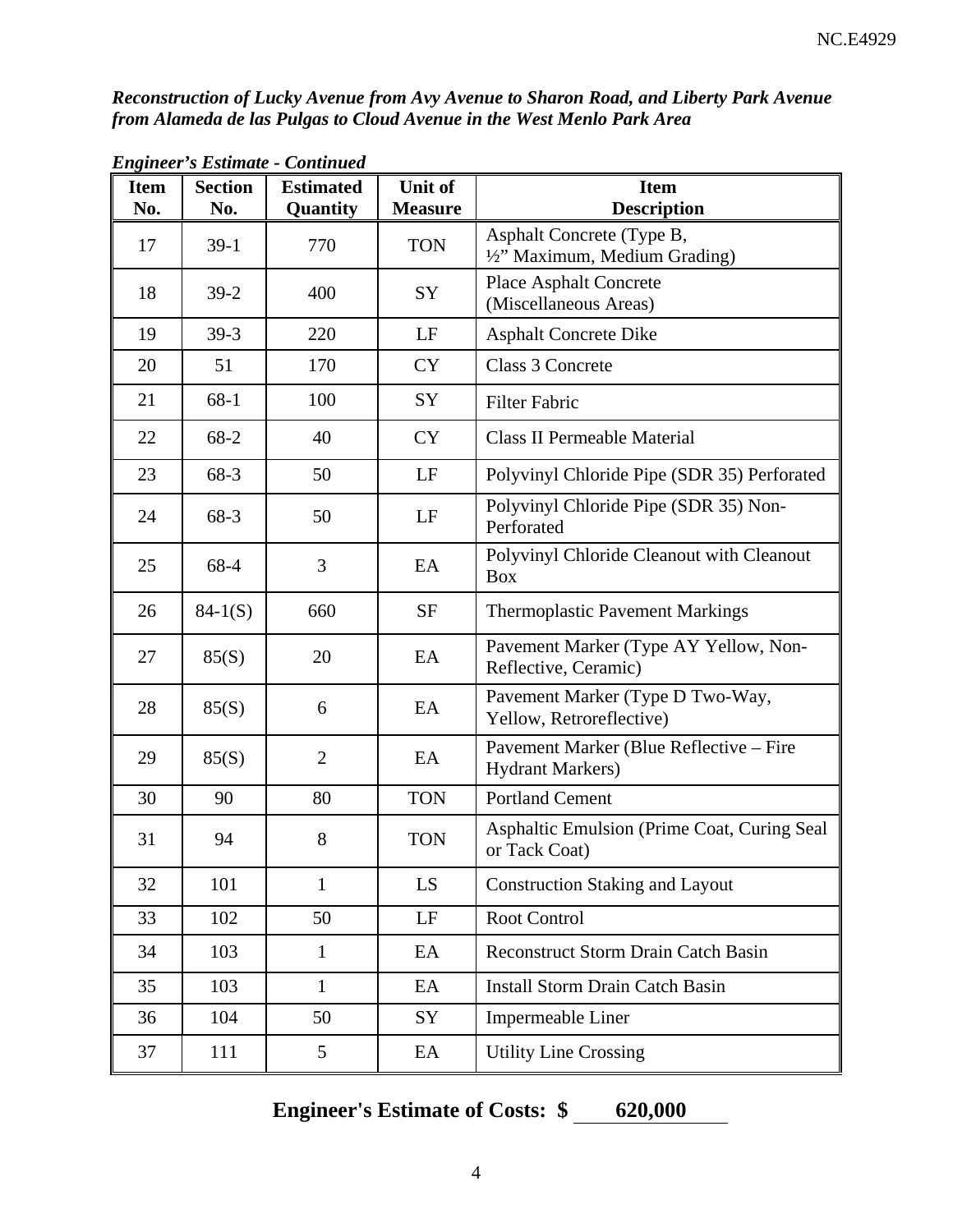(S) Specialty Items - As defined in Section 8-1.01, "Subcontracting," of the Standard Specifications. (Note: Gaps in section numbering, above, indicate the Section is blank or does not apply.)

The foregoing quantities are approximate only, being given as a basis for the comparison of bids, and the County of San Mateo does not, expressly or by implication, agree that the actual amount of work will correspond herewith, but reserves the right to increase or decrease the amount of any class or portion of the work, or to omit any portion of the work, as may be deemed necessary or expedient by the Engineer.

Payment to the Contractor for materials furnished and work completed shall be made by the County in accordance with Section 9 of the "Special Provisions" portion of these Contract Documents. Pursuant to Section 22300 of the Public Contract Code, Contractor may, upon his request and at Contractor's expense, substitute equivalent securities for any moneys retained from such payment for the fulfillment of the Contract.

Pursuant to Section 1773 of the Labor Code, prevailing wage rates in the County have been established by the California Department of Industrial Relations, and copies are available in the office of the Director of Public Works. Said prevailing wage rates shall be made available to any interested party on request, and the successful Bidder shall post a copy of the wage rates at the job site.

**Pursuant to State Senate Bill SB 854 (Stat. 2014, chapter 28), effective January 1, 2015:** 

- **(1) No contractor or subcontractor may be listed on a bid proposal for a public works project (submitted on or after March 1, 2015) unless registered with the Department of Industrial Relations pursuant to Labor Code section 1725.5 [with limited exceptions from this requirement for bid purposes only under Labor Code section 1771.1(a)].**
- **(2) No contractor or subcontractor may be awarded a contract for public work on a public works project (awarded on or after April 1, 2015) unless registered with the Department of Industrial Relations pursuant to Labor Code section 1725.5.**
- **(3) This project is subject to compliance monitoring and enforcement by the Department of Industrial Relations.**

Wage rates for overtime shall be paid at not less than one and one-half  $(1-1/2)$  times the above rates. Wage rates for Sundays and holidays shall be paid at not less than two (2) times the above rates.

The holidays upon which such rates shall be paid shall be all holidays recognized in the

5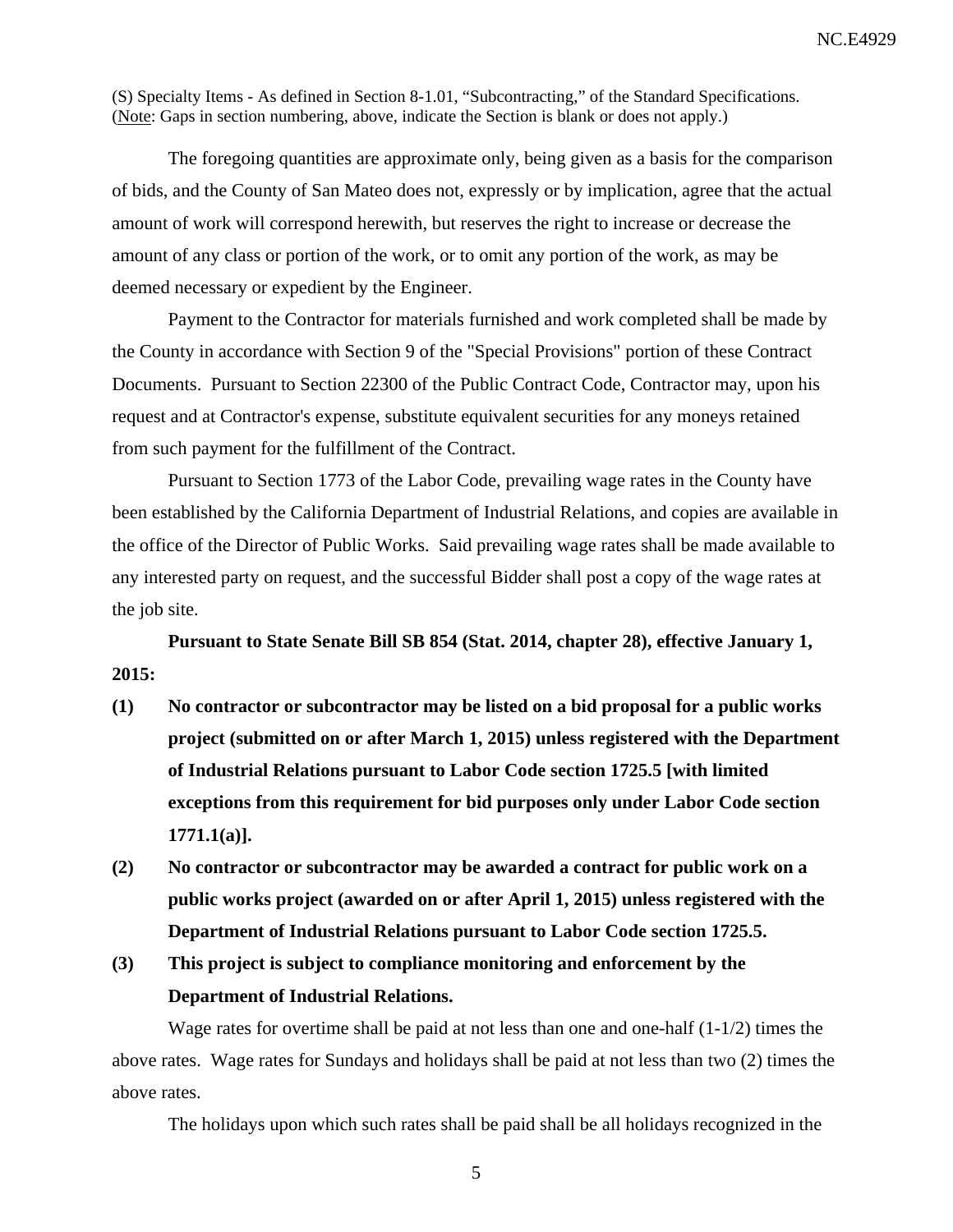NC.E4929

collective bargaining agreement applicable to the particular craft, classification, or type of worker employed on the Project.

It is the policy of the County that Contractors on public projects employ their workers and craftsmen from the local labor market whenever possible. "Local Labor Market" is defined as the labor market within the geographical confines of the County of San Mateo, State of California. Consistent with this policy, the Contractor is requested to employ craftsmen and other workers from the local labor market whenever possible to do so.

Each bidder shall submit with the bid, Certificates of Compliance and Intent on a form provided in the "Proposal" section of these Contract Documents, a certificate that bidder is in compliance with the provisions of the Equal Employment Opportunity Requirement of Executive Order 11246, Title VII of the Civil Rights Act of 1964, the California Fair Employment and Housing Act and any other federal, State and local laws and regulations relating to equal employment opportunity. With the execution of said certificates, bidder also agrees that bidder will maintain or develop and implement, during the course of the work concerned, a program of hiring and employment, conducted without regard to race, religion, color, national origin, ancestry, sexual orientation, or sex of the applicants. With this certification, bidder shall submit any and all information that may be required by the County in connection with the particular project.

Each bidder is hereby notified of the addition of Article 1.5 (commencing with Section 20104) to Chapter 1 of Part 3 of the Public Contract Code as said Article relates to resolution of construction claims, and to Section 3186 of the Civil Code, as amended January 1, 1999 with regard to stop notices and public entity's rights to retain monies in order to provide for that entity's reasonable cost of litigation. The bidder is further notified that all provisions of Article 1.5 of the Public Contract Code and Section 3186 of the Civil Code, as outlined above shall be considered as incorporated into and become an integral part of these specifications.

Questions relating to equal employment should be directed to the San Mateo County Department of Public Works, Equal Employment Opportunity Program, 555 County Center, 5<sup>th</sup> Floor, Redwood City, CA 94063-1665, telephone (650) 363-4100.

Plans and Specifications and forms of Proposal and Contract may be seen and obtained at the office of the Director of Public Works, 555 County Center, Redwood City, California, 94063-1665. Plans and specifications may be obtained for a:

#### **NON-REFUNDABLE FEE OF \$30.00 PER SET**

6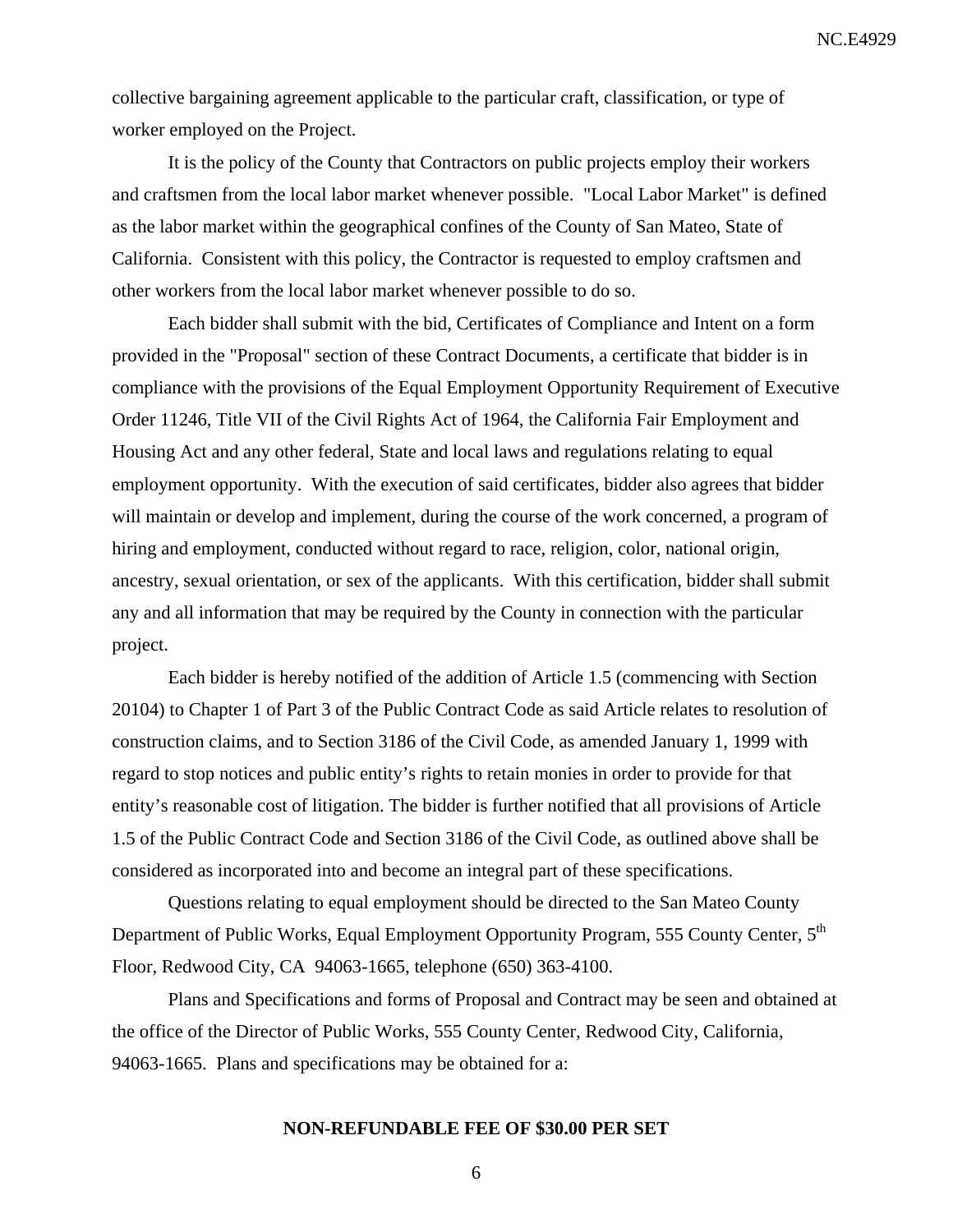NC.E4929

Additional technical questions should be directed to the office of the Director of Public Works, 555 County Center, Redwood City, California, 94063-1665, telephone (650) 363-4100.

The Contractor shall possess either a Class A License or a combination of Class C licenses that are applicable for the majority of the work at the time this contract is awarded. No Contract will be awarded to a Bidder who is not licensed as required by laws of the State of California.

The County of San Mateo reserves the right to reject any or all bids and/or waive any informalities or irregularities in any bid received.

Bidders may not withdraw their bid for a period of **FORTY-FIVE (45) DAYS** after the date set from the opening thereof.

> BY ORDER OF THE BOARD OF SUPERVISORS COUNTY OF SAN MATEO

**DATE: June 2 , 2015** 

**John L. Maltbie, County Manager/ Clerk of the Board of Supervisors**